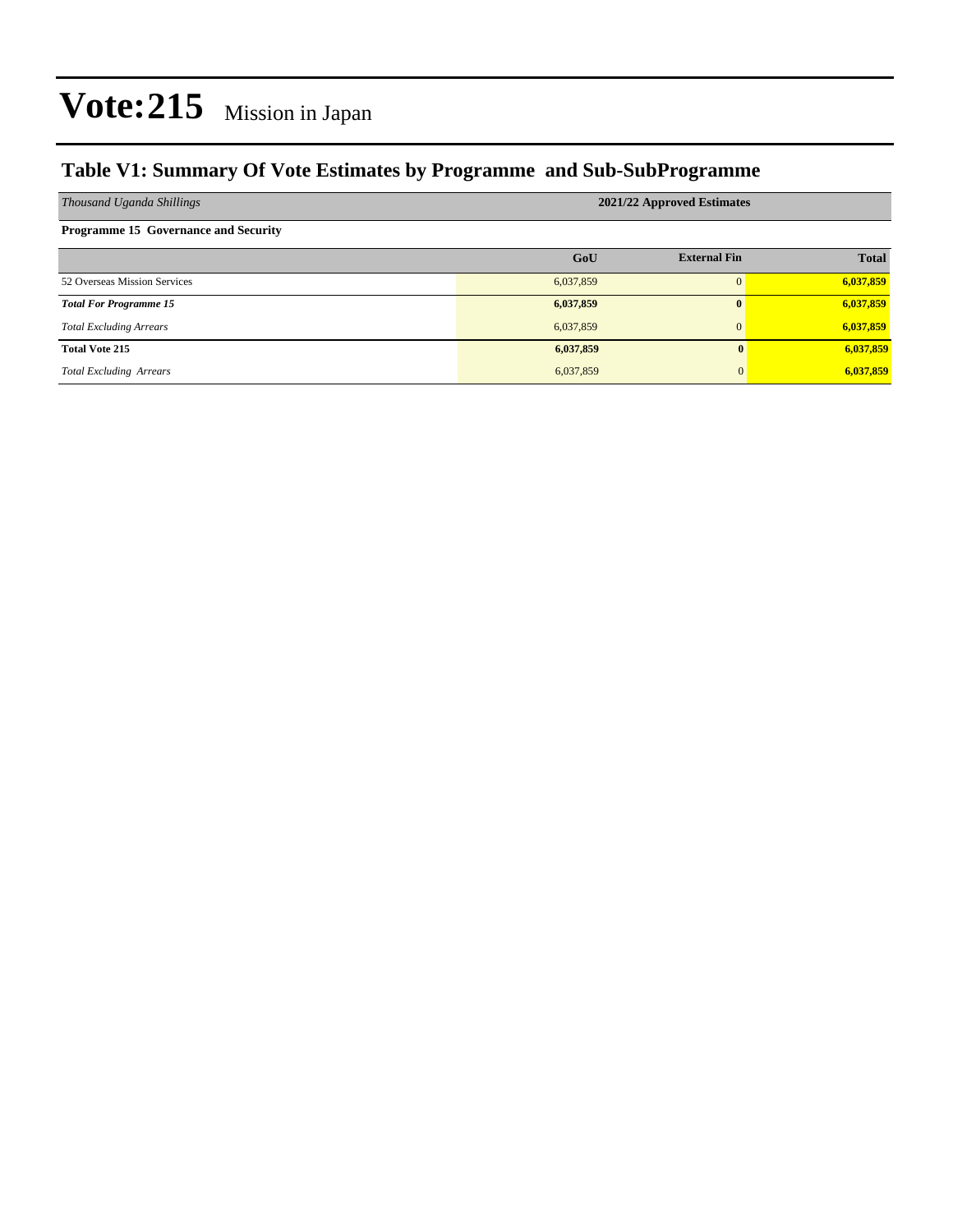### **Table V2: Summary Of Vote Estimates by Sub-SubProgramme,Department and Project**

| Thousand Uganda Shillings                                               |                  | 2020/21 Approved Budget |                |              | 2021/22 Approved Estimates |                     |              |  |
|-------------------------------------------------------------------------|------------------|-------------------------|----------------|--------------|----------------------------|---------------------|--------------|--|
| <b>Sub-SubProgramme 52 Overseas Mission Services</b>                    |                  |                         |                |              |                            |                     |              |  |
| <b>Recurrent Budget Estimates</b>                                       | <b>Wage</b>      | <b>Non-Wage</b>         | <b>AIA</b>     | <b>Total</b> | <b>Wage</b>                | <b>Non-Wage</b>     | <b>Total</b> |  |
| 01 Headquarters Tokyo                                                   | 1,098,667        | 4,621,799               | $\mathbf{0}$   | 5,720,466    | 1,416,060                  | 4,621,799           | 6,037,859    |  |
| <b>Total Recurrent Budget Estimates for Sub-</b><br><b>SubProgramme</b> | 1.098.667        | 4,621,799               | $\bf{0}$       | 5,720,466    | 1,416,060                  | 4,621,799           | 6,037,859    |  |
|                                                                         | G <sub>0</sub> U | <b>External Fin</b>     | <b>AIA</b>     | <b>Total</b> | GoU                        | <b>External Fin</b> | <b>Total</b> |  |
| <b>Total For Sub-SubProgramme 52</b>                                    | 5,720,466        | $\bf{0}$                | $\bf{0}$       | 5,720,466    | 6,037,859                  | $\bf{0}$            | 6,037,859    |  |
| <b>Total Excluding Arrears</b>                                          | 5,720,466        | $\mathbf{0}$            | $\mathbf{0}$   | 5,720,466    | 6,037,859                  | $\mathbf{0}$        | 6,037,859    |  |
| <b>Total Vote 215</b>                                                   | 5,720,466        | $\bf{0}$                | $\bf{0}$       | 5,720,466    | 6,037,859                  | $\mathbf{0}$        | 6,037,859    |  |
| <b>Total Excluding Arrears</b>                                          | 5,720,466        | $\mathbf{0}$            | $\overline{0}$ | 5,720,466    | 6,037,859                  | $\mathbf{0}$        | 6,037,859    |  |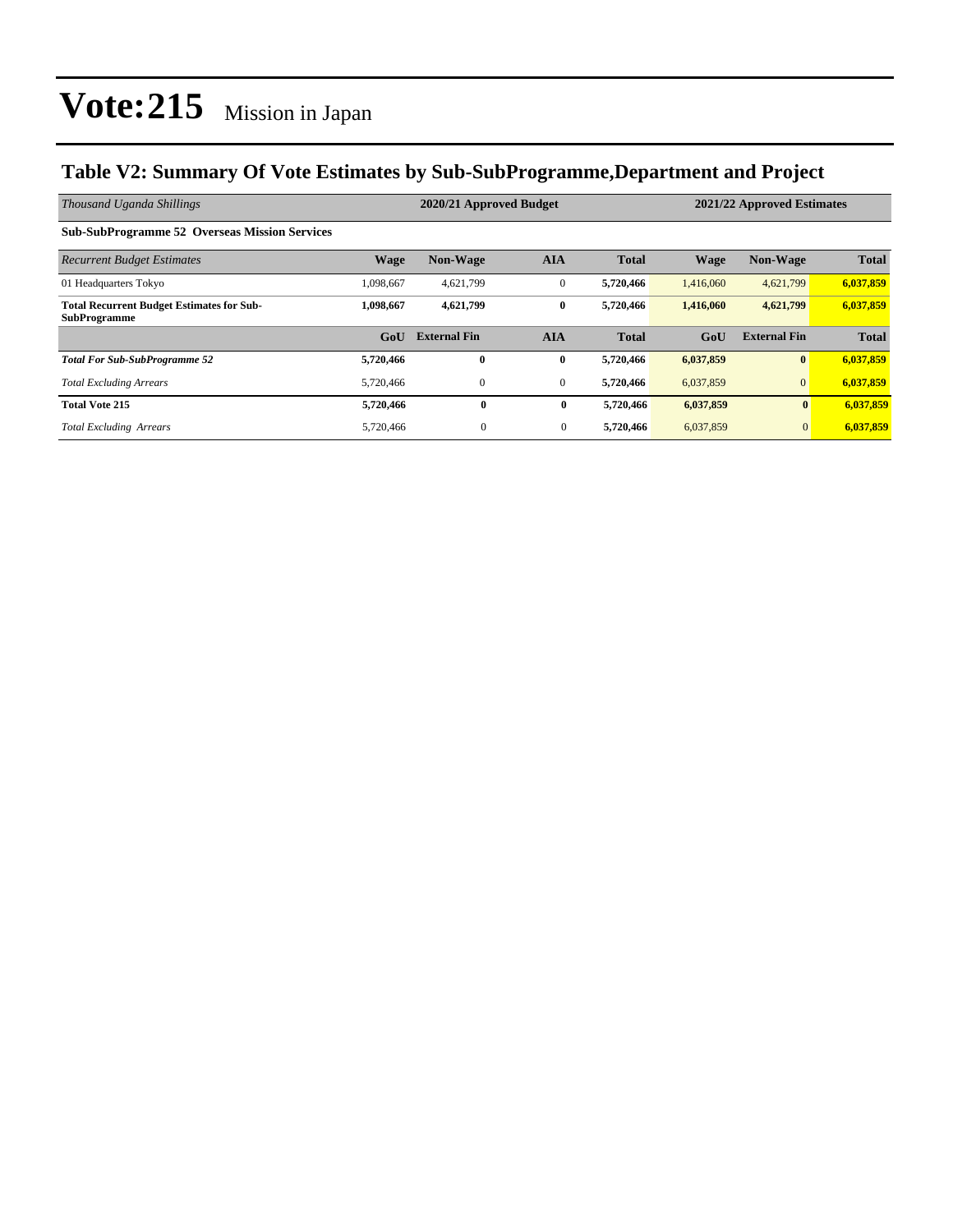## **Table V3: Summary Vote Estimates by Item**

| Thousand Uganda Shillings                                   | 2020/21 Approved Budget |                     |                  |              | 2021/22 Approved Estimates |                     |              |  |
|-------------------------------------------------------------|-------------------------|---------------------|------------------|--------------|----------------------------|---------------------|--------------|--|
|                                                             | GoU                     | <b>External Fin</b> | AIA              | <b>Total</b> | GoU                        | <b>External Fin</b> | <b>Total</b> |  |
| <b>Employees, Goods and Services (Outputs Provided)</b>     | 5,720,466               | $\bf{0}$            | $\bf{0}$         | 5,720,466    | 6,037,859                  | $\bf{0}$            | 6,037,859    |  |
| 211103 Allowances (Inc. Casuals, Temporary)                 | 1,447,658               | 0                   | $\bf{0}$         | 1,447,658    | 1,456,253                  | $\bf{0}$            | 1,456,253    |  |
| 211105 Missions staff salaries                              | 1,098,667               | $\bf{0}$            | $\bf{0}$         | 1,098,667    | 1,416,060                  | $\bf{0}$            | 1,416,060    |  |
| 213001 Medical expenses (To employees)                      | 220,500                 | $\bf{0}$            | $\bf{0}$         | 220,500      | 237,516                    | $\bf{0}$            | 237,516      |  |
| 221001 Advertising and Public Relations                     | 264,856                 | $\bf{0}$            | $\bf{0}$         | 264,856      | 262,675                    | $\bf{0}$            | 262,675      |  |
| 221003 Staff Training                                       | 21,000                  | 0                   | $\bf{0}$         | 21,000       | 21,000                     | $\bf{0}$            | 21,000       |  |
| 221005 Hire of Venue (chairs, projector, etc)               | 63,000                  | $\bf{0}$            | $\bf{0}$         | 63,000       | 36,500                     | $\bf{0}$            | 36,500       |  |
| 221007 Books, Periodicals & Newspapers                      | 4,000                   | $\bf{0}$            | $\bf{0}$         | 4,000        | 4,000                      | $\bf{0}$            | 4,000        |  |
| 221008 Computer supplies and Information Technology<br>(TT) | 2,000                   | 0                   | $\bf{0}$         | 2,000        | 2,000                      | $\bf{0}$            | 2,000        |  |
| 221009 Welfare and Entertainment                            | 39,050                  | 0                   | $\bf{0}$         | 39,050       | 24,450                     | $\bf{0}$            | 24,450       |  |
| 221011 Printing, Stationery, Photocopying and Binding       | 23,035                  | 0                   | $\bf{0}$         | 23,035       | 23,035                     | $\bf{0}$            | 23,035       |  |
| 221012 Small Office Equipment                               | 2,000                   | 0                   | $\bf{0}$         | 2,000        | 2,000                      | $\bf{0}$            | 2,000        |  |
| 221014 Bank Charges and other Bank related costs            | 7,300                   | 0                   | $\bf{0}$         | 7,300        | 7,475                      | $\bf{0}$            | 7,475        |  |
| 222001 Telecommunications                                   | 75,300                  | $\bf{0}$            | $\bf{0}$         | 75,300       | 80,000                     | $\bf{0}$            | 80,000       |  |
| 222002 Postage and Courier                                  | 5,350                   | $\bf{0}$            | $\bf{0}$         | 5,350        | 5,350                      | $\bf{0}$            | 5,350        |  |
| 222003 Information and communications technology<br>(ICT)   | 10,676                  | 0                   | $\bf{0}$         | 10,676       | 10,676                     | $\bf{0}$            | 10,676       |  |
| 223001 Property Expenses                                    | 53,800                  | $\bf{0}$            | $\bf{0}$         | 53,800       | 25,550                     | $\bf{0}$            | 25,550       |  |
| 223003 Rent – (Produced Assets) to private entities         | 1,728,300               | 0                   | $\bf{0}$         | 1,728,300    | 1,753,055                  | $\bf{0}$            | 1,753,055    |  |
| 223004 Guard and Security services                          | 21,012                  | 0                   | $\bf{0}$         | 21,012       | 21,012                     | $\bf{0}$            | 21,012       |  |
| 223005 Electricity                                          | 69,500                  | 0                   | $\bf{0}$         | 69,500       | 59,500                     | $\bf{0}$            | 59,500       |  |
| 223006 Water                                                | 8,800                   | 0                   | $\bf{0}$         | 8,800        | 5,800                      | $\bf{0}$            | 5,800        |  |
| 223007 Other Utilities- (fuel, gas, firewood, charcoal)     | 17,000                  | 0                   | $\bf{0}$         | 17,000       | 10,950                     | $\bf{0}$            | 10,950       |  |
| 226001 Insurances                                           | 18,074                  | 0                   | $\bf{0}$         | 18,074       | 18,074                     | $\bf{0}$            | 18,074       |  |
| 227001 Travel inland                                        | 109,200                 | $\bf{0}$            | $\bf{0}$         | 109,200      | 70,080                     | $\bf{0}$            | 70,080       |  |
| 227002 Travel abroad                                        | 346,328                 | 0                   | $\bf{0}$         | 346,328      | 346,328                    | $\bf{0}$            | 346,328      |  |
| 227003 Carriage, Haulage, Freight and transport hire        | $\bf{0}$                | 0                   | $\bf{0}$         | $\bf{0}$     | 74,460                     | $\bf{0}$            | 74,460       |  |
| 227004 Fuel, Lubricants and Oils                            | 28,560                  | 0                   | $\bf{0}$         | 28,560       | 28,560                     | $\bf{0}$            | 28,560       |  |
| 228002 Maintenance - Vehicles                               | 18,500                  | $\bf{0}$            | $\bf{0}$         | 18,500       | 18,500                     | $\bf{0}$            | 18,500       |  |
| 228003 Maintenance - Machinery, Equipment &<br>Furniture    | 6,800                   | $\bf{0}$            | $\bf{0}$         | 6,800        | 6,800                      | $\bf{0}$            | 6,800        |  |
| 228004 Maintenance - Other                                  | 10,200                  | 0                   | $\bf{0}$         | 10,200       | 10,200                     | $\bf{0}$            | 10,200       |  |
| <b>Grand Total Vote 215</b>                                 | 5,720,466               | $\bf{0}$            | $\bf{0}$         | 5,720,466    | 6,037,859                  | $\bf{0}$            | 6,037,859    |  |
| <b>Total Excluding Arrears</b>                              | 5,720,466               | $\boldsymbol{0}$    | $\boldsymbol{0}$ | 5,720,466    | 6,037,859                  | $\mathbf{0}$        | 6,037,859    |  |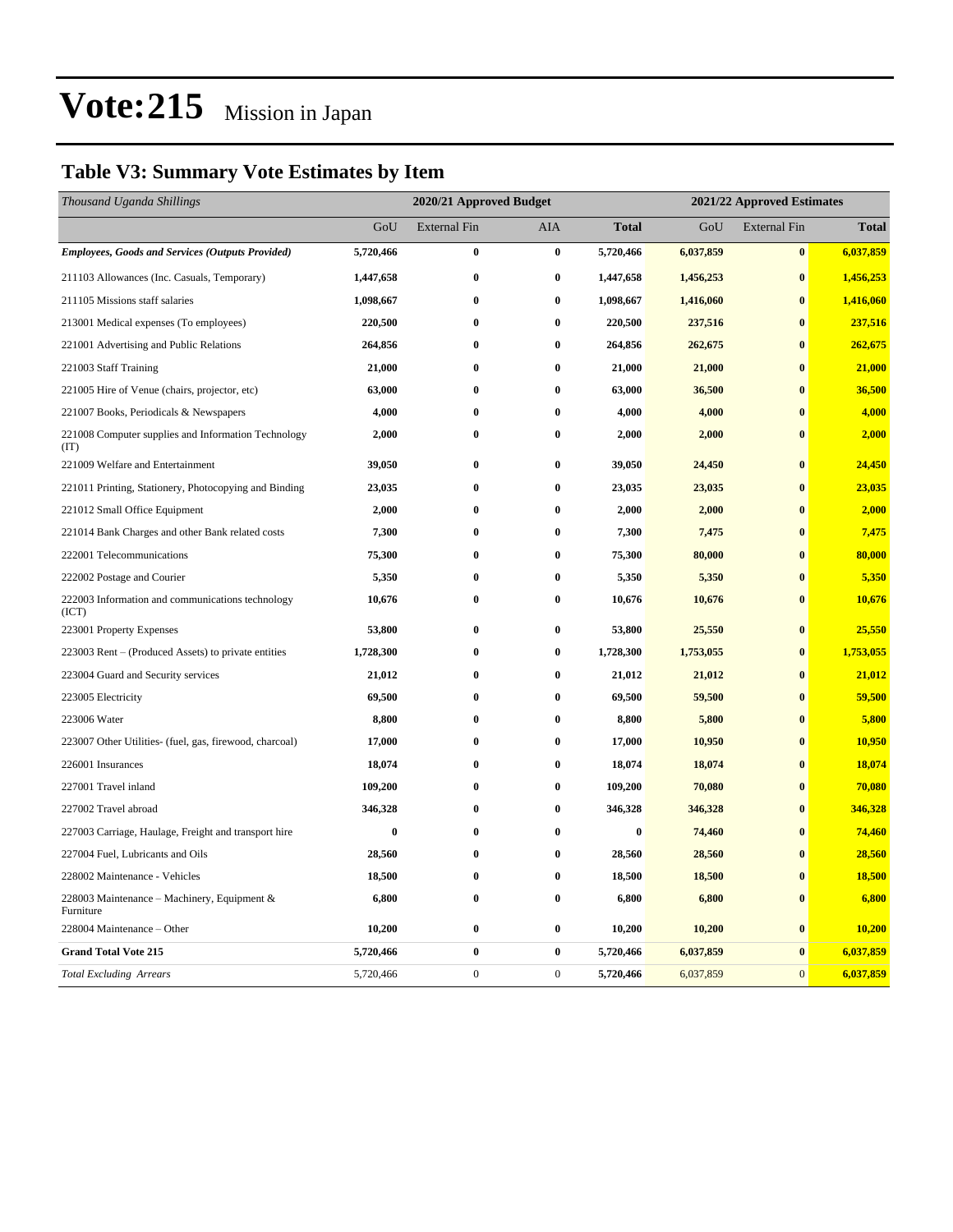#### **Table V4: Detailed Estimates by Sub-SubProgramme, Department,Project and Budget Output and Item**

#### *Sub-SubProgrammme 52 Overseas Mission Services*

*Recurrent Budget Estimates*

#### **Department 01 Headquarters Tokyo**

| Thousand Uganda Shillings                                | 2020/21 Approved Budget |                  |                  | 2021/22 Approved Estimates |                  |                  |                  |
|----------------------------------------------------------|-------------------------|------------------|------------------|----------------------------|------------------|------------------|------------------|
| <b>Outputs Provided</b>                                  | Wage                    | Non Wage         | <b>AIA</b>       | <b>Total</b>               | Wage             | Non Wage         | <b>Total</b>     |
| <b>Budget Output 165201 Cooperation frameworks</b>       |                         |                  |                  |                            |                  |                  |                  |
| 211103 Allowances (Inc. Casuals, Temporary)              | $\boldsymbol{0}$        | 1,285,766        | $\boldsymbol{0}$ | 1,285,766                  | $\mathbf{0}$     | 1,046,131        | 1,046,131        |
| 211105 Missions staff salaries                           | 1,098,667               | $\boldsymbol{0}$ | $\boldsymbol{0}$ | 1,098,667                  | 1,416,060        | $\mathbf{0}$     | 1,416,060        |
| 213001 Medical expenses (To employees)                   | $\boldsymbol{0}$        | 128,664          | $\boldsymbol{0}$ | 128,664                    | $\mathbf{0}$     | 237,516          | 237,516          |
| 221001 Advertising and Public Relations                  | $\boldsymbol{0}$        | 144,200          | $\boldsymbol{0}$ | 144,200                    | $\mathbf{0}$     | 18,980           | 18,980           |
| 221003 Staff Training                                    | $\boldsymbol{0}$        | 21,000           | $\boldsymbol{0}$ | 21,000                     | $\mathbf{0}$     | 21,000           | 21,000           |
| 221005 Hire of Venue (chairs, projector, etc)            | $\boldsymbol{0}$        | 63,000           | $\boldsymbol{0}$ | 63,000                     | $\boldsymbol{0}$ | $\boldsymbol{0}$ | $\bf{0}$         |
| 221007 Books, Periodicals & Newspapers                   | $\mathbf{0}$            | 4,000            | $\boldsymbol{0}$ | 4,000                      | $\mathbf{0}$     | 4,000            | 4,000            |
| 221008 Computer supplies and Information Technology (IT) | $\boldsymbol{0}$        | 2,000            | $\boldsymbol{0}$ | 2,000                      | $\mathbf{0}$     | 2,000            | 2,000            |
| 221009 Welfare and Entertainment                         | $\boldsymbol{0}$        | 39,050           | $\boldsymbol{0}$ | 39,050                     | $\mathbf{0}$     | 24,450           | 24,450           |
| 221011 Printing, Stationery, Photocopying and Binding    | $\boldsymbol{0}$        | 23,035           | $\boldsymbol{0}$ | 23,035                     | $\mathbf{0}$     | 23,035           | 23,035           |
| 221012 Small Office Equipment                            | $\boldsymbol{0}$        | 2,000            | $\boldsymbol{0}$ | 2,000                      | $\mathbf{0}$     | 2,000            | 2,000            |
| 221014 Bank Charges and other Bank related costs         | $\boldsymbol{0}$        | 7,300            | $\boldsymbol{0}$ | 7,300                      | $\mathbf{0}$     | 7,475            | 7,475            |
| 222001 Telecommunications                                | $\boldsymbol{0}$        | 75,300           | $\boldsymbol{0}$ | 75,300                     | $\mathbf{0}$     | 80,000           | 80,000           |
| 222002 Postage and Courier                               | $\boldsymbol{0}$        | 5,350            | $\boldsymbol{0}$ | 5,350                      | $\mathbf{0}$     | 5,350            | 5,350            |
| 222003 Information and communications technology (ICT)   | $\boldsymbol{0}$        | 10,676           | $\boldsymbol{0}$ | 10,676                     | $\mathbf{0}$     | 10,676           | 10,676           |
| 223001 Property Expenses                                 | $\boldsymbol{0}$        | 36,800           | $\boldsymbol{0}$ | 36,800                     | $\mathbf{0}$     | 25,550           | 25,550           |
| 223003 Rent - (Produced Assets) to private entities      | $\boldsymbol{0}$        | 888,300          | $\boldsymbol{0}$ | 888,300                    | $\mathbf{0}$     | 1,753,055        | 1,753,055        |
| 223004 Guard and Security services                       | $\boldsymbol{0}$        | 21,012           | $\boldsymbol{0}$ | 21,012                     | $\mathbf{0}$     | 21,012           | 21,012           |
| 223005 Electricity                                       | $\boldsymbol{0}$        | 69,500           | $\boldsymbol{0}$ | 69,500                     | $\mathbf{0}$     | 59,500           | 59,500           |
| 223006 Water                                             | $\boldsymbol{0}$        | 8,800            | $\boldsymbol{0}$ | 8,800                      | $\mathbf{0}$     | 5,800            | 5,800            |
| 223007 Other Utilities- (fuel, gas, firewood, charcoal)  | $\boldsymbol{0}$        | 17,000           | $\boldsymbol{0}$ | 17,000                     | $\mathbf{0}$     | 10,950           | 10,950           |
| 226001 Insurances                                        | $\boldsymbol{0}$        | 18,074           | $\boldsymbol{0}$ | 18,074                     | $\mathbf{0}$     | 18,074           | 18,074           |
| 227001 Travel inland                                     | $\boldsymbol{0}$        | 109,200          | $\boldsymbol{0}$ | 109,200                    | $\mathbf{0}$     | 17,520           | 17,520           |
| 227002 Travel abroad                                     | $\boldsymbol{0}$        | 330,008          | $\boldsymbol{0}$ | 330,008                    | $\mathbf{0}$     | 302,528          | 302,528          |
| 227003 Carriage, Haulage, Freight and transport hire     | $\boldsymbol{0}$        | $\boldsymbol{0}$ | $\boldsymbol{0}$ | $\bf{0}$                   | $\mathbf{0}$     | 74,460           | 74,460           |
| 227004 Fuel, Lubricants and Oils                         | $\boldsymbol{0}$        | 28,560           | $\boldsymbol{0}$ | 28,560                     | $\mathbf{0}$     | 28,560           | 28,560           |
| 228002 Maintenance - Vehicles                            | $\boldsymbol{0}$        | 18,500           | $\boldsymbol{0}$ | 18,500                     | $\mathbf{0}$     | 18,500           | 18,500           |
| 228003 Maintenance – Machinery, Equipment & Furniture    | $\boldsymbol{0}$        | 6,800            | $\boldsymbol{0}$ | 6,800                      | $\boldsymbol{0}$ | 6,800            | 6,800            |
| 228004 Maintenance – Other                               | $\overline{0}$          | 10,200           | $\overline{0}$   | 10,200                     | $\boldsymbol{0}$ | 10,200           | 10,200           |
| <b>Total Cost of Budget Output 01</b>                    | 1,098,667               | 3,374,095        | 0                | 4,472,762                  | 1,416,060        | 3,835,122        | 5,251,182        |
| <b>Budget Output 165202 Consulars services</b>           |                         |                  |                  |                            |                  |                  |                  |
| 211103 Allowances (Inc. Casuals, Temporary)              | $\boldsymbol{0}$        | 31,565           | $\boldsymbol{0}$ | 31,565                     | $\mathbf{0}$     | 238,890          | 238,890          |
| 221001 Advertising and Public Relations                  | $\mathbf{0}$            | $\boldsymbol{0}$ | $\boldsymbol{0}$ | $\bf{0}$                   | $\mathbf{0}$     | 182,500          | 182,500          |
| 221005 Hire of Venue (chairs, projector, etc)            | $\boldsymbol{0}$        | $\boldsymbol{0}$ | $\boldsymbol{0}$ | $\bf{0}$                   | $\mathbf{0}$     | 10,950           | 10,950           |
| 223001 Property Expenses                                 | $\boldsymbol{0}$        | 17,000           | $\boldsymbol{0}$ | 17,000                     | $\mathbf{0}$     | $\mathbf{0}$     | $\boldsymbol{0}$ |